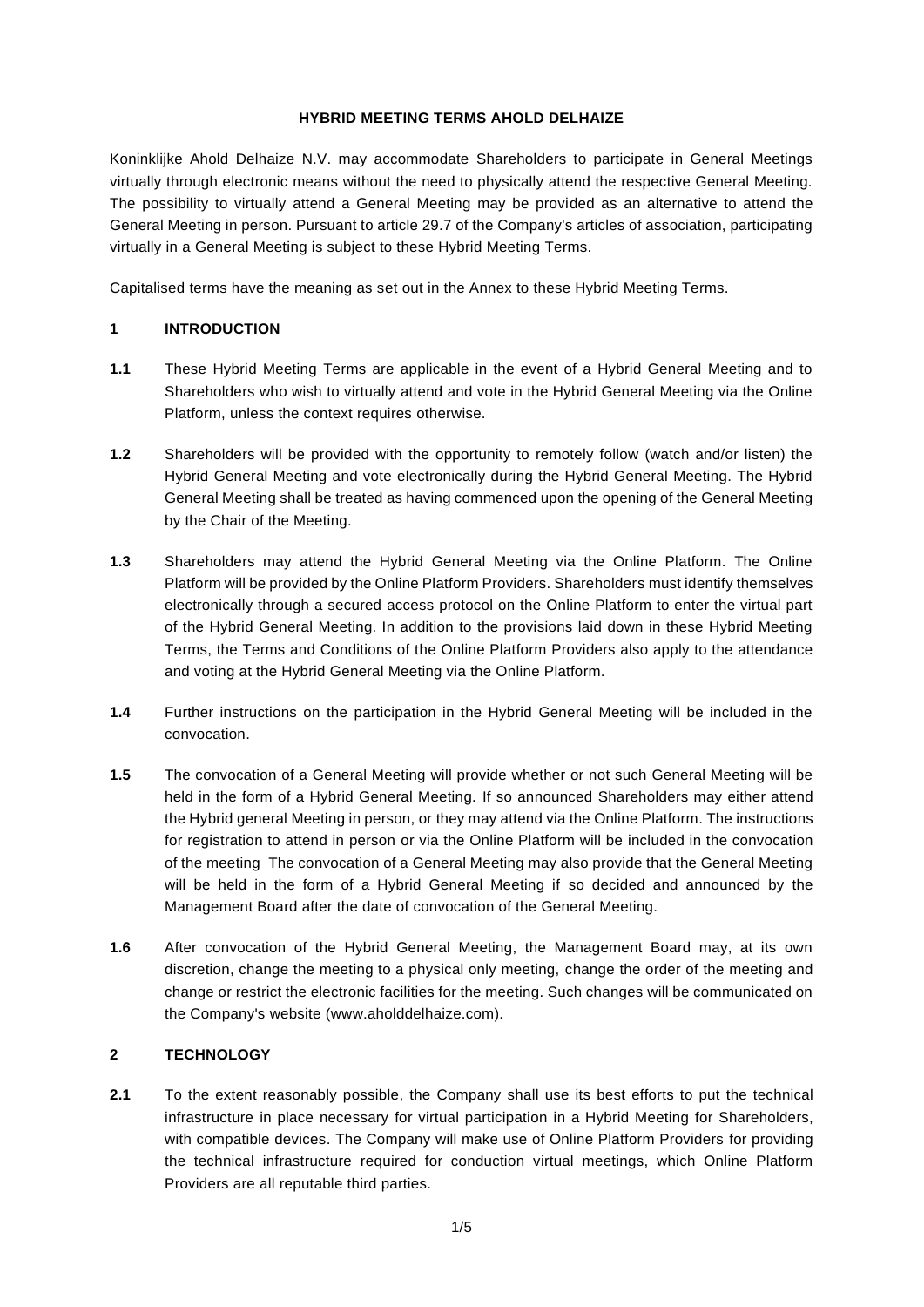- **2.2** Shareholders should, in advance of the meeting, test their connection and ensure that they have access to the Online Platform. The Company will ensure the implementation of the technical infrastructure for the Online Platform in a timely fashion in order to allow Shareholders to test the foregoing. The Company will take all reasonable efforts to make sure that a technical support line is available for Shareholders during the Hybrid General Meeting and for pre-meeting testing access.
- **2.3** There are certain risks for Shareholders who attend the Hybrid General Meeting via the Online Platform. These risks include, among other things, any failure or deficiency in virtual meeting equipment, software, network infrastructure, servers, internet or telephone connectivity, video or voice equipment, whether or not caused by an information security incident (which includes any unauthorised use, hacking, a denial of service attack, a denial of access, any failure or intrusion resulting from the theft or unlawful interception of a password or network access code and any other cyber-attack) or caused by any type of mechanical failure such as any electrical power outage during the Hybrid General Meeting. The failure of technology can happen both on the side of the Company (and/or the Online Platform Provider) or with the Shareholder attending the Hybrid Meeting virtually. If a Shareholder wishes to avoid such risks, he or she should attend the Hybrid General Meeting in person (if a physical meeting is being held) or by providing a proxy or voting instructions prior to the meeting. If any of these risks prevent a Shareholder from following the meeting or voting electronically during (any part of) the Hybrid General Meeting, then this will be for the risk and account of such Shareholder. The inability of one or more Shareholders to follow the Hybrid General Meeting or vote electronically during (any part of) the Hybrid General Meeting does not affect the validity of the Hybrid General Meeting or any business conducted at such meeting.
- **2.4** If it appears to the Chair of the Meeting that the Online Platform does no longer allow Shareholders to follow the meeting or vote electronically during (any part of) the Hybrid General Meeting, then the Chair of the Meeting may, at its own discretion, suspend or cancel the meeting, change the order of the meeting or proceed with the meeting without the possibility for some or all of the Shareholders who attend the Hybrid General Meeting via the Online Platform to follow the meeting and/or vote electronically during (any part of) the Hybrid General Meeting. The Chair of the Meeting shall communicate this decision to the Shareholders who attend the Hybrid General Meeting in person and to the extent reasonably possible to the Shareholders who attend the Hybrid General Meeting via the Online Platform.
- **2.5** If the Chair of the Meeting suspends or cancels the Hybrid General Meeting, then all business conducted up to the point of the suspension or cancellation will be valid. A suspended Hybrid General Meeting may be continued as a physical General Meeting only or as a Hybrid General Meeting, in such manner as determined by the Chair of the Meeting and irrespective of the form in which the Hybrid General Meeting initially commenced. Shareholders who have given a proxy or voting instruction must be aware that such proxy or voting instruction will not be valid for the newly convened General Meeting.

# **3 SHAREHOLDERS' RIGHTS**

**3.1** Shareholders who have registered for participation of the Hybrid General Meeting via the Online Platform will be able to follow the meeting and vote electronically, provided that, in accordance with the instructions provided by the Company and as included in the convocation of the meeting, (i) they timely registered for participation in the Hybrid General Meeting via the Online Platform, and (ii) they timely logged-in on the Online Platform.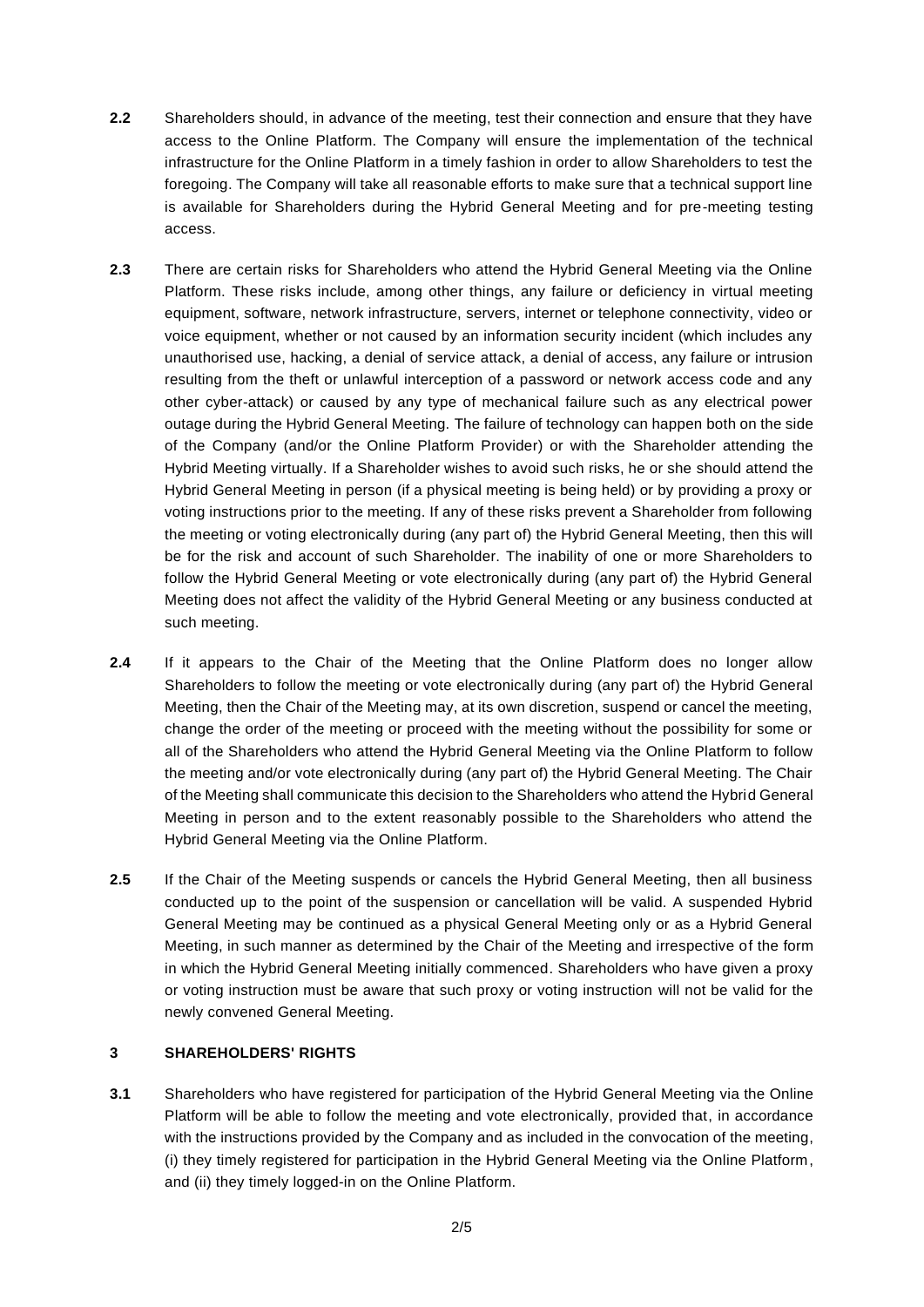- **3.2** Shareholders who attend the Hybrid General Meeting via the Online Platform may have the opportunity to speak or submit questions during the Hybrid General Meeting, provided they have timely registered in accordance with article 3.1 and have otherwise followed the instructions allowing them to submit questions, as included in the convocation of the meeting.
- **3.3** A Shareholder's access to the Online Platform will be cancelled if such Shareholder registered himself or herself to attend the Hybrid General Meeting via the Online Platform, but he or she, or his or her proxy attends such meeting in person.
- <span id="page-2-0"></span>**3.4** Shareholders who are timely logged-in via the Online Platform prior to the start of the Hybrid General Meeting (i) shall be deemed to attend such meeting in person, (ii) shall be counted in for calculating how many Shareholders are present or represented at such meeting and which percentage of the issued and outstanding Share capital of the Company is present or represented at such meeting, (iii) shall be able to follow the meeting, (iv) shall be entitled to vote electronically, (v) shall be entitled to speak and submit questions at such Hybrid General Meeting, provided they have followed the instructions as set out in the convocation of the meeting. Shareholders who are not timely logged-in via the Online Platform prior to the start of the Hybrid General Meeting will not be counted as if they were attending such meeting and will only be able to follow the Hybrid General Meeting. The names of Shareholders who are registered as attendants of the Hybrid General Meeting via the Online Platform will be included in the registration list of Shareholders attending the Hybrid General Meeting in person or by proxy.
- **3.5** Any log-off by a Shareholder before the end of the Hybrid General Meeting will not affect the calculation of the quantum of Shareholders present or represented at the Hybrid General Meeting. In case of any early log-off by a Shareholder from the Online Platform, the session of the Shareholder will expire. In such event the Shareholder will be allowed to log in again and to rejoin the Hybrid General Meeting via the Online Platform. To the extent such Shareholder was timely logged in via the Online Platform prior to the start of the Hybrid General Meeting, such Shareholder will be able to continue to follow the meeting and exercise its voting rights electronically during the remaining part of the Hybrid General Meeting. In all other circumstances such Shareholder will only be able to follow the meeting.
- **3.6** Without prejudice to article [3.4,](#page-2-0) Shareholders will be able to cast their vote electronically between the moment the Chair of the Meeting opens the polls on a voting agenda item after the deliberations on that item have taken place and the moment that the Chair of the Meeting closes the polls during the Hybrid General Meeting. The Chair of the Meeting may also at the beginning of each Hybrid General Meeting at his or her sole discretion decide that the polls for one or more voting agenda items will be open between the commencement of the Hybrid General Meeting and the closure of voting as announced by the Chair of the Meeting during the Hybrid General Meeting. The polls will not be open prior to the start of the Hybrid General Meeting.
- **3.7** Split voting by Shareholders on a shareholding that is held in one securities account is not supported by the Online Platform and is therefore not possible during the Hybrid General Meeting.
- **3.8** The finding by the Chair of the Meeting after the closing of the poll or polls on the outcome of a vote by the General Meeting is decisive. The Chair of the Meeting may inform the Shareholders of the results of such voting item(s) after the closing of that poll or polls or at the close of the Hybrid General Meeting.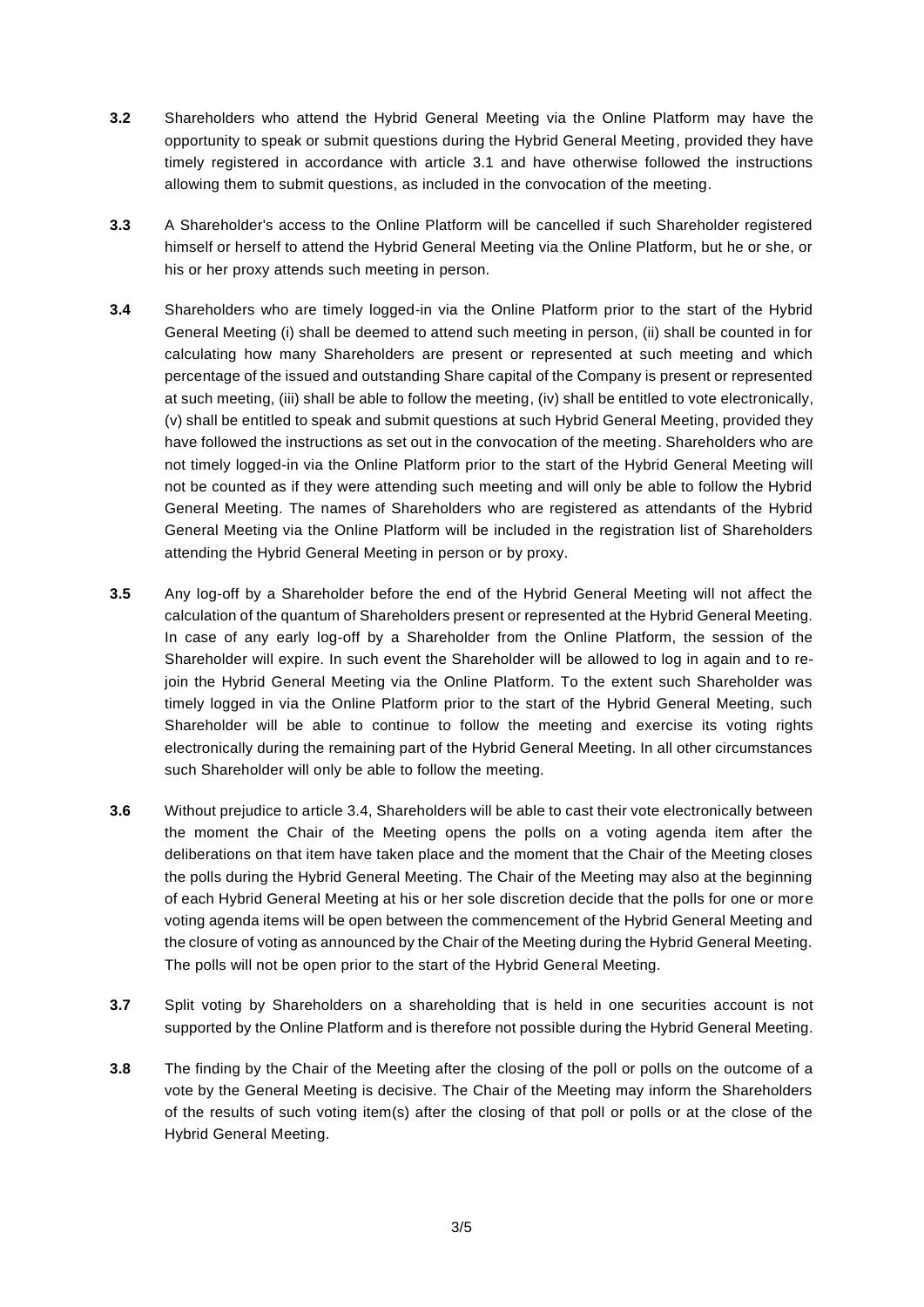- **3.9** Each Shareholder may request the Company to send him or her a confirmation of receipt of his or her votes cast through the Online Platform during the Hybrid General Meeting.
- **3.10** The voting results of the Hybrid General Meeting will be published at the Company's website.

# **4 AMENDMENTS TO THE HYBRID MEETING TERMS**

**4.1** The Management Board is authorised to adopt, revoke and amend these Hybrid Meeting Terms at any time which will become effective immediately upon posting on the Company's website [\(www.aholddelhaize.com\)](http://www.aholddelhaize.com/), unless decided otherwise.

For any questions about these Hybrid Meeting Terms, please contact Ahold Delhaize's Company Secretary department via email [company.secretary@aholddelhaize.com.](mailto:company.secretary@aholddelhaize.com)

These Hybrid Meeting Terms were last updated in March 2022.